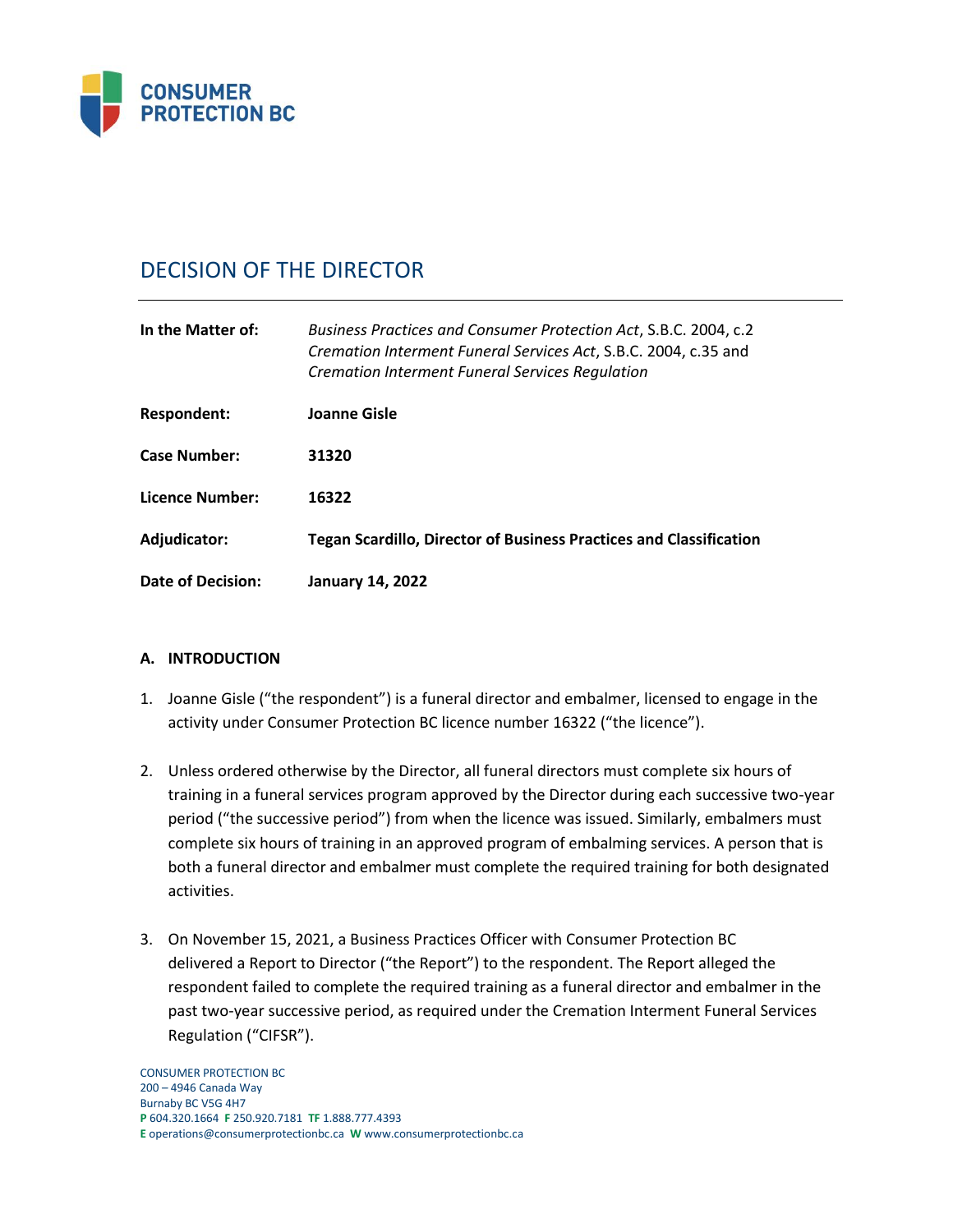Joanne Gisle– January 2022 Determination Page 2 of 10

4. I have been delegated the authority of the Director to decide if a contravention to the legislation has taken place and what consequences, if any, should flow from a confirmed contravention.

## **B. OPPORTUNITY TO BE HEARD**

- 5. Prior to an action being taken under the *Business Practices and Consumer Protection Act*  ("BPCPA") and the *Cremation Interment and Funeral Services Act* ("CIFSA"), the person subject to the action must be provided with an opportunity to be heard.
- 6. An opportunity to be heard notice ("the notice") was emailed to the respondent on November 15, 2021. It provided the respondent with the opportunity to submit a written reply to the Report by November 29, 2021. The notice indicated after the opportunity to respond was completed, a decision maker for Consumer Protection BC would determine whether the alleged violation(s) occurred. Possible licensing and enforcement consequences for a confirmed contravention were described in the notice.
- 7. A response to the notice was not provided.
- 8. I conclude the requirement for providing an opportunity to be heard has been completed.

# **C. ALLEGED CONTRAVENTION(S)**

- 9. The Report advances the following allegation(s):
	- 1. The respondent contravened CIFSR section 38(1)(a) by failing to complete the minimum required six hours of training in a program of funeral services approved by the Director during the past two-year successive period commencing on the date the respondent was first issued a funeral director licence.
	- 2. The respondent contravened CIFSR section 38(1)(b) by failing to complete the minimum required six hours of training in a program of embalming services approved by the Director during the past two-year successive period commencing on the date the respondent was first issued an embalmer licence.

## **D. LEGISLATION**

10. The legislation relevant to the alleged contravention is contained in the CIFSR:

## *Continuing education*

*38 (1)A person licensed as a funeral director, embalmer or both must complete a minimum of*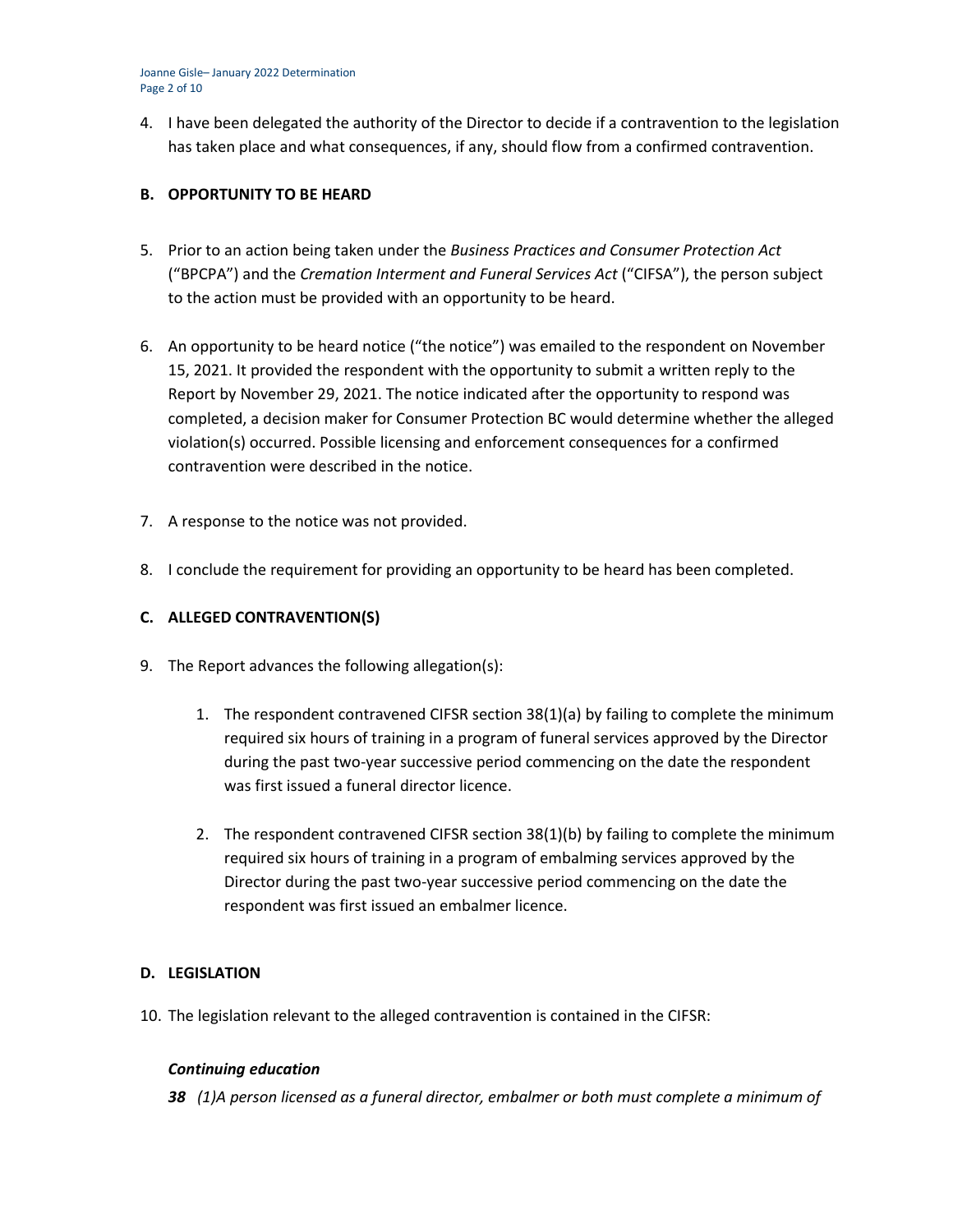*(a) 6 hours of training in a program of funeral services that is approved by the director, if licensed as a funeral director, (b) 6 hours of training in a program of embalming that is approved by the director, if licensed as an embalmer,*

*during each successive two-year period where the first two-year period commences on the date the person first received their licence to act as a funeral director or an embalmer or both in the Province.*

*(2) Despite subsection (1), the director may at any time require a funeral director or embalmer to take additional training in a program of funeral services education or embalming.*

# **E. EVIDENCE**

- 11. I have reviewed the Report in its entirety. I limit my comments to only the parts of the evidence necessary to give context to my decision.
- 12. The respondent was first issued the licence on September 15, 1999, to act and hold themselves out as a funeral director and embalmer.
- 13. The most recent successive two-year period from when the respondent was first issued the licence commenced September 15, 2019 to September 15, 2021.
- 14. On July 20, 2020, Consumer Protection BC emailed all licensed funeral directors and embalmers providing information about changes being made to share the status of individual continuing education training requirements. The communication provided a reminder that it is the responsibility of the funeral director and embalmer to ensure course completion documentation is submitted to Consumer Protection to receive credit for completion. It was also noted in the communication that funeral directors and embalmers would receive a status report every six months as a reminder of credits completed and how many credits remained due.
- 15. On July 21, 2020, the respondent was sent an email from Consumer Protection BC that showed the respondent had not completed any credits for embalming services or funeral services in the current two-year successive period. The communication noted the required education credits were due on "9/15/2021".
- 16. On August 10, 2021, Consumer Protection BC sent an email to the respondent which stated there were 6 funeral director credits and 6 embalmer credits due by September 15, 2021.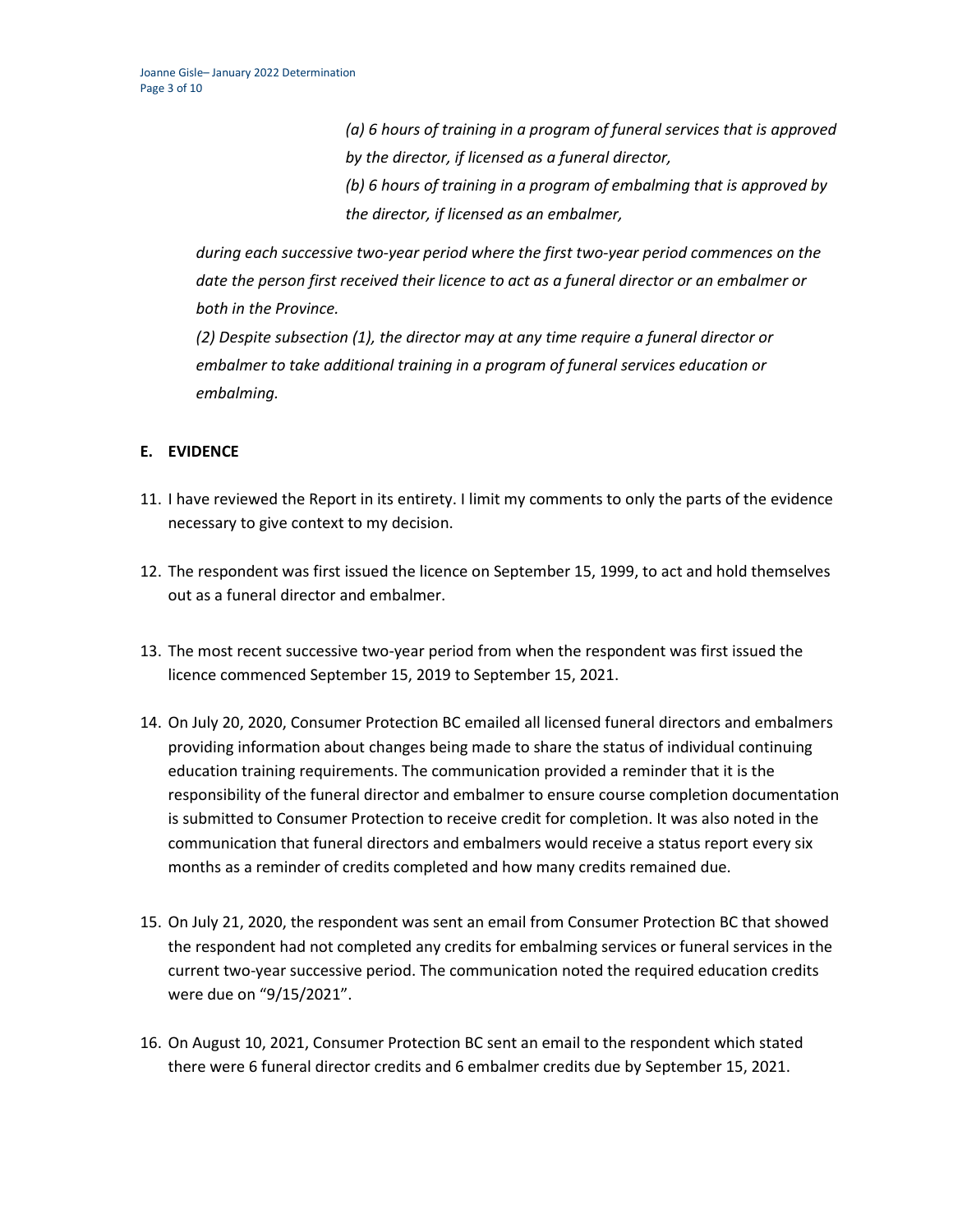- 17. Before the end of the two-year successive period (September 15, 2019 to September 15, 2021), Consumer Protection BC did not receive any records showing the respondent had completed any of the required credits in funeral services or embalming services.
- 18. The Report to Director was emailed to the respondent on November 15, 2021.

# **F. ANALYSIS**

- 19. Without a response to the report, I am left with the evidence provided in the report to form the basis of my analysis and conclusion.
- 20. The evidence clearly establishes in the last two-year successive period of September 15, 2019 to September 15, 2021, the respondent was required to complete a minimum of six hours in an approved program of funeral services and a minimum of six hours in an approved program of embalming services. The responded did not complete the required training before the end of the last two-year successive period; therefore, I find the respondent contravened CIFSR section 38(1)(a) and 38(1)(b).

## **G. DUE DIGILENCE**

21. The respondent is entitled to the complete defence of due diligence against the allegation if they show that all reasonable steps were taken to *prevent* the contravention from happening. The onus is on the respondent to establish this defence. I was not presented with any evidence to show due diligence by the respondent.

## **H. CONCLUSION**

22. I conclude the respondent contravened CIFSR section 38(1)(a) and 38(1)(b) by failing to complete the minimum required six hours of training in a program of funeral services and embalming services approved by the Director during the past two-year successive period (September 15, 2019, to September 15, 2021) from when the licence was first issued.

## **I. LICENSING AND ENFORCEMENT ACTION**

- 23. As the Director determining that a contravention has occurred, I may take one or more of the following actions:
	- suspend, cancel a license and/or impose conditions on a license (BPCPA section 146 and CIFSA section 55(3);
	- accept an undertaking on terms I consider appropriate (BPCPA section 154 and CIFSA section 56(2)(b);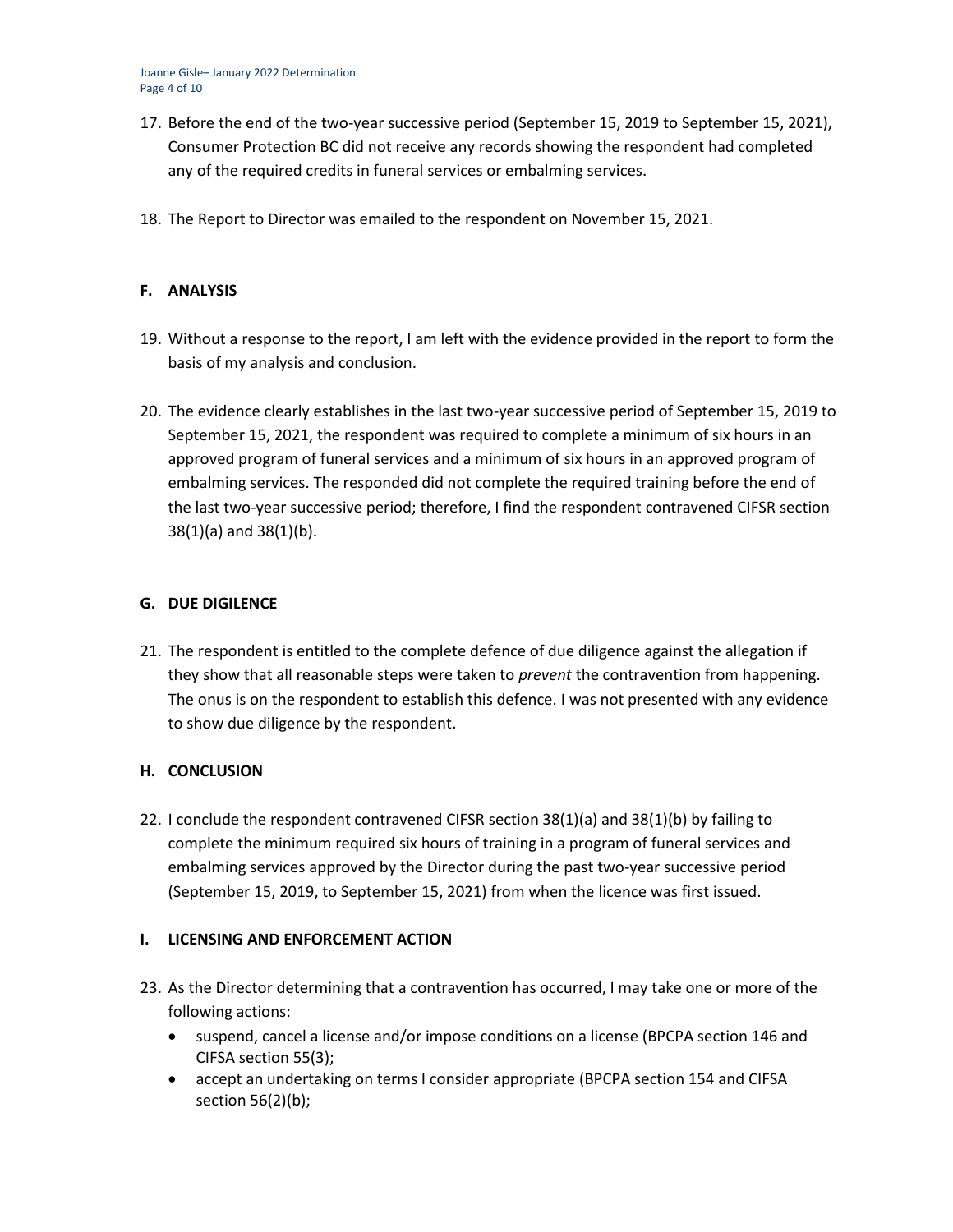- issue a compliance order to take specified further corrective action, and to repay Consumer Protection BC costs of this inspection and any associated legal costs (BPCPA section  $155(4)(c)(d)$  and CIFSA section 56(2)(c);
- impose an administrative penalty of up to \$5,000 on an individual (BPCPA section 164-165 BPCPA and CIFSA section 58)

## **Compliance Order**

- 24. Education requirements are in place to ensure funeral directors and embalmers stay up to date and expand in their level of skill and knowledge to perform the functions of the profession. I am not comfortable in allowing the respondent to maintain the licence without acquiring the full training that should have been obtained during the last two-year successive period. Therefore, I exercise my authority under BPCPA section 155(4)(c) and CIFSA 56(2)(c) to order that the respondent complete the education requirements in a program of funeral services and in a program of embalming services to satisfy the minimum requirements that period. The respondent must also provide proof of course completion to Consumer Protection BC. These courses will be applied to the 2019 – 2021 period to satisfy the requirements for that period. For clarity, the respondent must still complete a minimum of 6 hours of approved training in a program of funeral services and a minimum of 6 hours of approved training in a program of embalming services during the current successive period of 2021 - 2023. The precise terms are described in the Compliance Order attached to this decision.
- 25. I also exercise my authority under BPCPA section 155(4)(d) and CIFSA section 56(2)(c) to require the respondent reimburse Consumer Protection BC *partial* inspection costs associated with preparing the Report in the amount of \$150.00. Details of payment are described in the attached Compliance Order.

## **Administrative Penalty**

- 26. As per CIFSA section 58(1), an administrative monetary penalty ("AMP") may be imposed where a person contravenes a prescribed provision of the CIFSR. A contravention to CIFSA section 38(1)(a) and/or 38(1)(b) is prescribed by the Administrative Penalties Regulation and may, therefore, attract an AMP.
- 27. Although open to me to impose an administrative penalty for each contravention, I have decided to only impose an AMP for the contravention to section 38(1)(a) for failing to complete the minimum required six hours of training in a program of funeral services approved by the Director.
- 28. BPCPA section 164(2) and CIFSA section 58(3) set out the following factors that must be considered before imposing an AMP:
	- (a) previous enforcement actions for contraventions of a similar nature by the respondent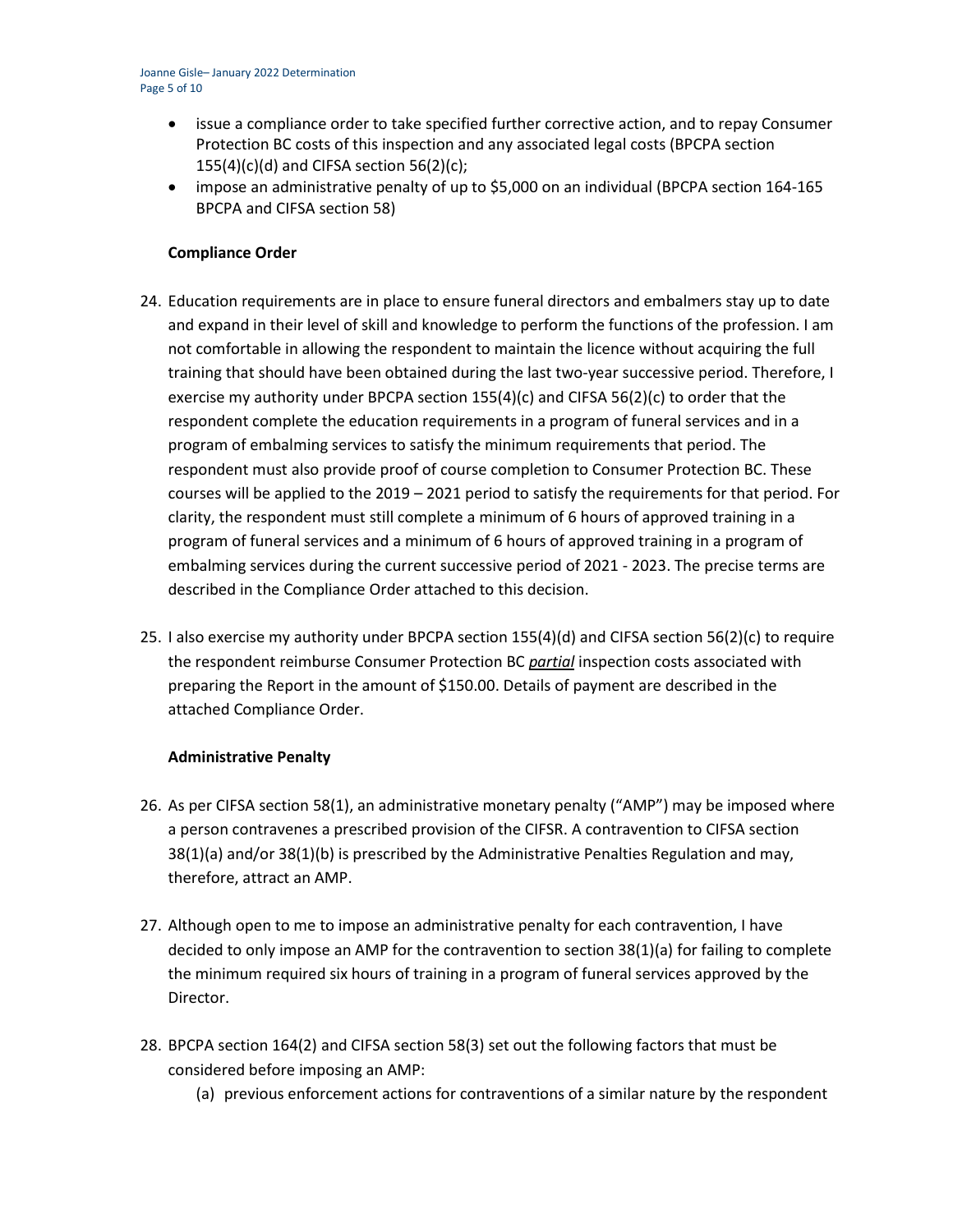- (b) the gravity and magnitude of the contravention
- (c) the extent of the harm to others resulting from the contravention
- (d) whether the contravention was repeated or continuous
- (e) whether the contravention was deliberate
- (f) any economic benefit derived by the person from the contravention
- (g) the person's efforts to correct the contravention
- 29. For the contravention at issue, I consider all these factors to decide whether an AMP should be imposed. If imposing an AMP, to determine the *amount* that should be imposed, I consider the BPCPA section 164(2) and CIFSA section 58(3) factors together with the Consumer Protection BC policy, "Calculation of Administrative Monetary Penalties Policy and Procedures" (the "Policy"). The Policy model and rationale are discussed below.
- 30. The Policy, normally applied by Consumer Protection BC, sets out how the AMP amount is calculated, starting with a base penalty amount. The Policy helps to ensure calculations of AMP amounts are consistent, transparent, flexible, and proportionate to the contraventions at issue, and that suppliers subject to AMPs know how Consumer Protection BC interprets the BPCPA and CIFSA and analyses the criteria determining AMP amounts. Consumer Protection BC has developed the Policy from its experience and expertise in providing consumer protection services, and from its mandate to administer the BPCPA and CIFSA in the public interest.
- 31. According to the Policy, contraventions for which AMPs are imposed are first categorized into Type A, Type B, or Type C, as set out in the Appendix. Consumer Protection BC makes these assignments based on its purposes and experience in delivering consumer protection services in the public interest, and the consideration of two factors: (1) the inherent severity of harm specific to the contravention, and (2) the probability that a person will experience harm from the contravention.
- 32. After categorization of the contravention, the decision maker considers a set of "adjustment factors" laid out in the Policy. These "adjustment factors" are based on section 164 (2), plus one additional criterion consistent with the legislation. The Policy requires the decision maker to choose a "gravity" value for each adjustment factor based on consideration of the relevant aggravating or mitigating circumstances.
- 33. When applying the Policy, the decision maker is considering all the factors under BPCPA section 164 (2) and CIFSA section 58(3) in their calculation or analysis of the AMP amount that should be imposed. The decision maker continues by then deciding in their discretion whether the amounts in the Policy or different amounts imposed based on consideration of the factors under BPCPA section 164 (2) and CIFSA section 58(3) (and one additional related criterion) and any other relevant circumstances.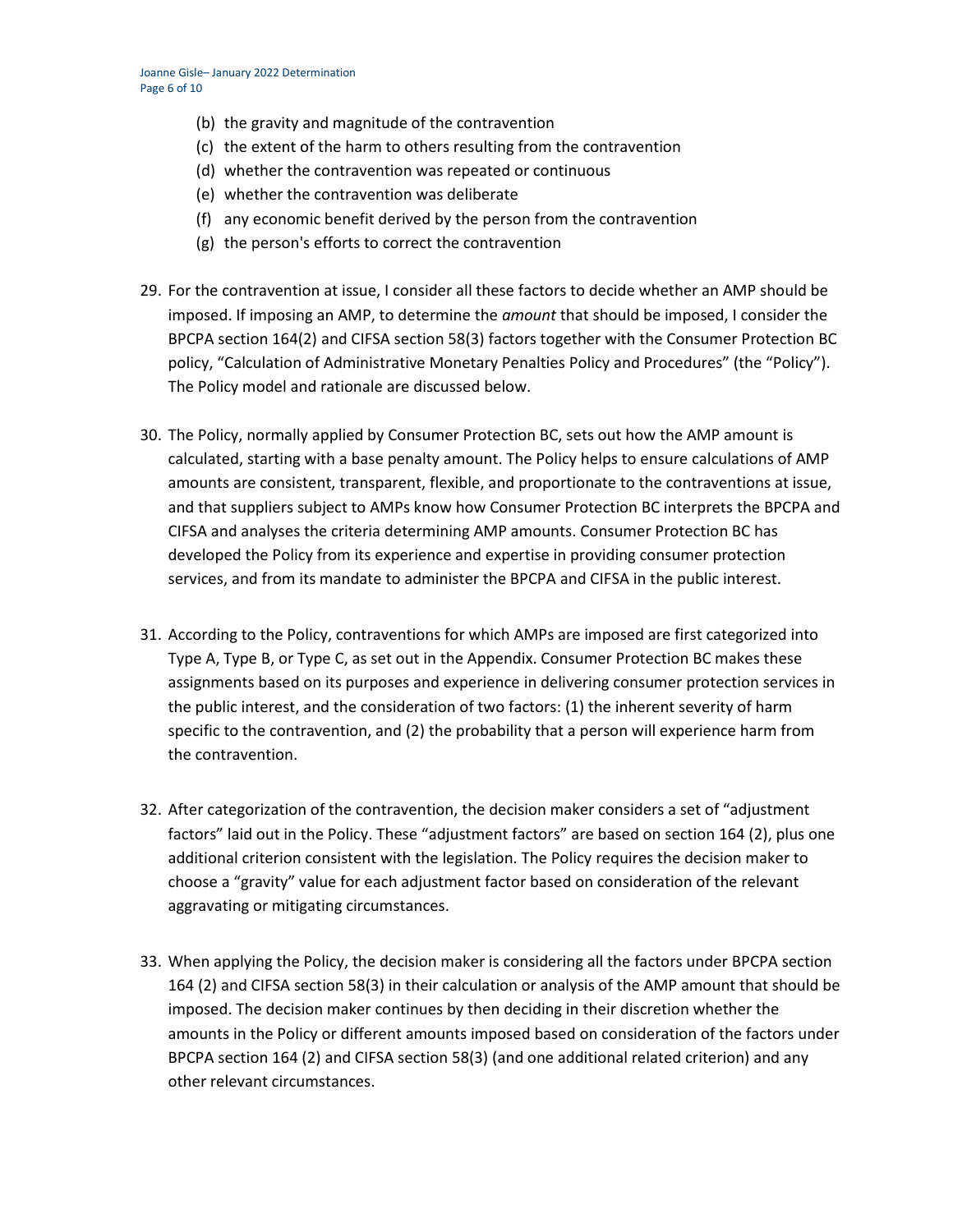Joanne Gisle– January 2022 Determination Page 7 of 10

- 34. In the respondent's opportunity to be heard notice, I identified the Policy and advised that it will be applied as part of any decision that may impose an AMP. This notice further stated that the Policy can be viewed on our website and would be otherwise provided to the respondent in paper form upon its request. Therefore, in this hearing the respondent had an opportunity to respond to the Policy by making submissions on the appropriateness of its application or its consistency with criteria in the BPCPA and CIFSA. However, in this hearing I have not received any submissions from the respondent on the Policy.
- 35. I have determined that an AMP should be imposed for the respondent's failure to complete the minimum required six hours of training in a program of funeral services approved by the Director during the past 2-year successive period (September 15 2019, to September 15, 2021), beginning from when the licence was first issued. I now will consider the specific AMP to be applied.

## **Calculation of the AMP amounts**

- 36. I first apply the Policy to calculate an AMP amounts. I then decide whether that amount or a different amount should be imposed based on consideration of the factors under BPCPA section 164(2) and CIFSA section 58(3), and one additional criterion, and any other relevant circumstances.
- 37. A breach to CIFSR section 38(1)(a) is a Type A contravention under the Policy (page 20 Appendix A, line 225). I agree with this categorization given the circumstances of this violation. It represents the appropriate level of severity and potential harm for prescribed contraventions according to the Policy.
- 38. Consequently, according to the AMP "Matrix" in part 4.3 (page 5) of the Policy, the "base" amount for penalty is \$500.00 for an individual.
- 39. My assessment of the adjustment factors applicable to these contraventions under the Policy's penalty matrix is set out in the table below.

| <b>Adjustment Factor</b> | <b>Effect</b><br>on<br>Gravity | <b>Analysis</b> |
|--------------------------|--------------------------------|-----------------|
|--------------------------|--------------------------------|-----------------|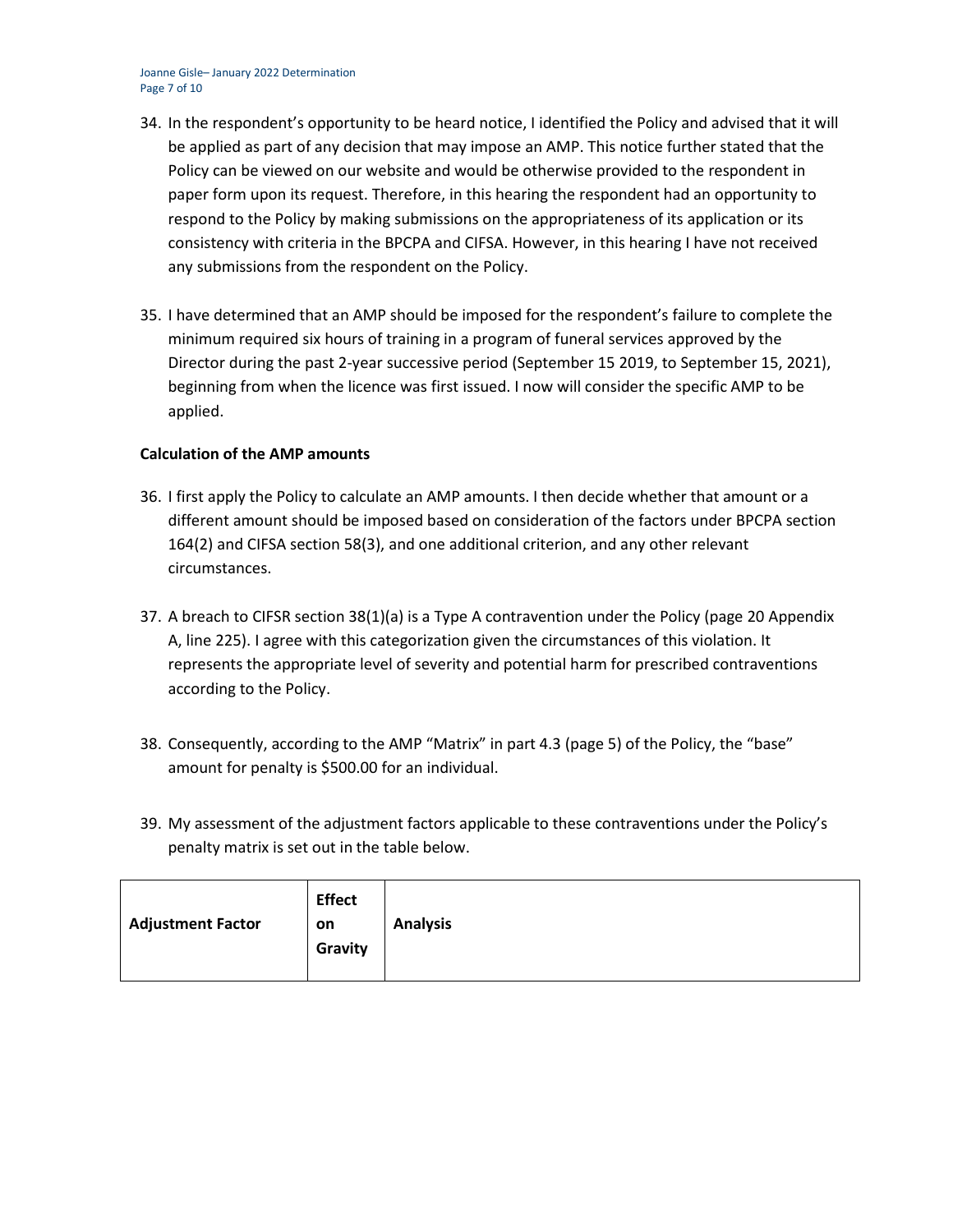| 1. | <b>Previous</b><br>enforcement<br>actions for<br>contraventions of a<br>similar nature | $\mathbf{0}$ | There are no previous enforcement actions by Consumer<br>Protection BC against the respondent. I maintain the gravity level<br>at neutral.                                                                                                                                                                                                                                                                                                                                                                                                                |
|----|----------------------------------------------------------------------------------------|--------------|-----------------------------------------------------------------------------------------------------------------------------------------------------------------------------------------------------------------------------------------------------------------------------------------------------------------------------------------------------------------------------------------------------------------------------------------------------------------------------------------------------------------------------------------------------------|
| 2. | <b>Gravity and</b><br>magnitude of the<br>contravention                                | 0            | As mentioned in the decision, continuing education requirements<br>are in place to ensure funeral directors and embalmers grow and<br>expand their knowledge in the profession. The respondent has<br>continued to offer its service and professional expertise as a<br>funeral director without completing the requisite training.<br>Imposing an AMP is intended to correct the non-compliance and<br>deliver a message to the respondent about completing their<br>education requirements into the future. I maintain the gravity<br>level at neutral. |
| 3. | <b>Extent of the harm</b><br>to others resulting<br>from the<br>contravention          | $\mathbf{0}$ | There is no evidence or basis to infer harm to others resulting<br>from the contraventions. I maintain the gravity level at neutral.                                                                                                                                                                                                                                                                                                                                                                                                                      |
| 4. | <b>Whether the</b><br>contravention was<br>repeated or<br>continuous                   | $\mathbf 0$  | The contravention was not repeated or continuous. I maintain<br>the gravity level at neutral.                                                                                                                                                                                                                                                                                                                                                                                                                                                             |
| 5. | <b>Whether the</b><br>contravention was<br>deliberate                                  | $\mathbf 0$  | I have no reason to believe the respondent's actions were of a<br>deliberate or intentional nature. I maintain the gravity level at<br>neutral.                                                                                                                                                                                                                                                                                                                                                                                                           |
| 6. | <b>Economic benefit</b><br>derived by the<br>person from the<br>contraventions         | $\mathbf 0$  | I have no reason to believe the respondent derived any economic<br>benefit from the contravention. I maintain the gravity level at<br>neutral.                                                                                                                                                                                                                                                                                                                                                                                                            |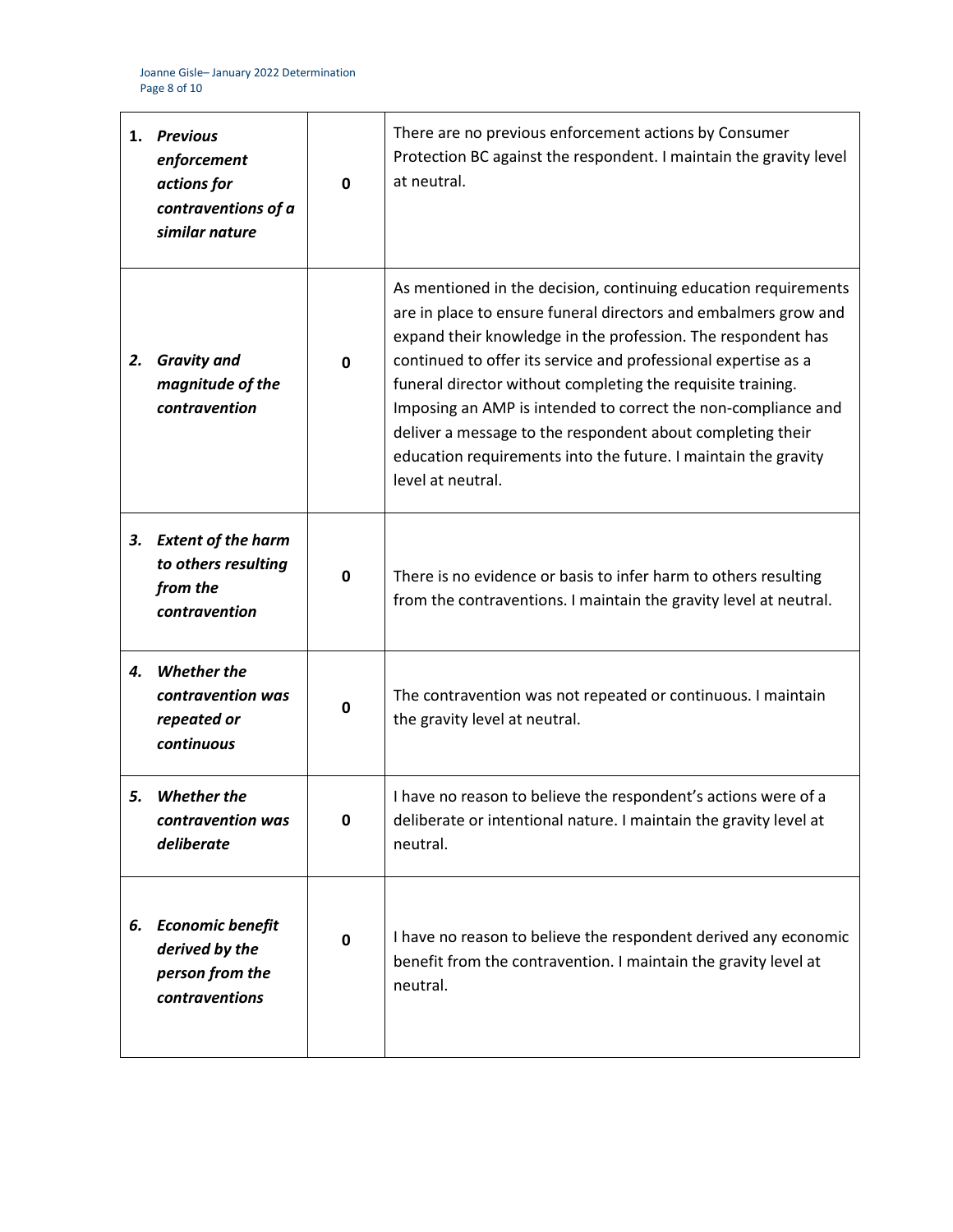| 7. | <b>Whether the person</b><br>made reasonable<br>efforts to mitigate<br>or reverse the<br>effects of the<br>contravention | 0 | I have not been provided with any evidence to show the<br>respondent has taken steps to reverse the effects of the<br>contravention. I maintain the gravity level at neutral.            |
|----|--------------------------------------------------------------------------------------------------------------------------|---|------------------------------------------------------------------------------------------------------------------------------------------------------------------------------------------|
| 8. | The person's efforts<br>to correct the<br>contraventions &<br>prevent recurrence                                         | 0 | I have not been given evidence on measures that will be taken to<br>ensure completion dates for education requirements are not<br>missed again. I maintain the gravity level at neutral. |

## **Final Calculation of AMP**

- 40. According to my application of the Policy and its AMP Matrix**,** the overall adjustment for the CIFSA section 38(1)(a) contravention involves an overall score of "zero."
- 41. The Policy determines that a violation of CIFSA section 38(1)(a) is a Type A contravention with a base penalty amount of \$500.00 for an individual. In this case, having found a gravity level of "zero" and in following the Matrix, I apply a penalty of **\$500.00**. In this hearing no additional relevant circumstances have been brought to bear on my analysis and calculation of penalty as to vary it from the Policy amount. I consider this penalty amount to be appropriate for the contravention. Attached to these reasons is a Notice of Administrative Penalty in the amount of **\$500.00.**

# **J. RECONSIDERATION**

42. A compliance order or monetary penalty may be reconsidered in accordance with Division 1 of Part 12 of the Act, subject to the provisions outlined in sections 181 and 182 (2). A request for reconsideration must be submitted within 30 days of delivery of the order to the respondent. The request must be in writing, identify the error the person believes was made or other grounds for reconsideration, and be accompanied by a \$262 application fee. A request for reconsideration should be addressed to:

> Consumer Protection BC Attention: Tegan Scardillo, Director of Business Practices and Classification 200 – 4946 Canada Way, Burnaby, BC V5G 4H7 [Tegan.scardillo@consumerprotectionbc.ca](mailto:Tegan.scardillo@consumerprotectionbc.ca)